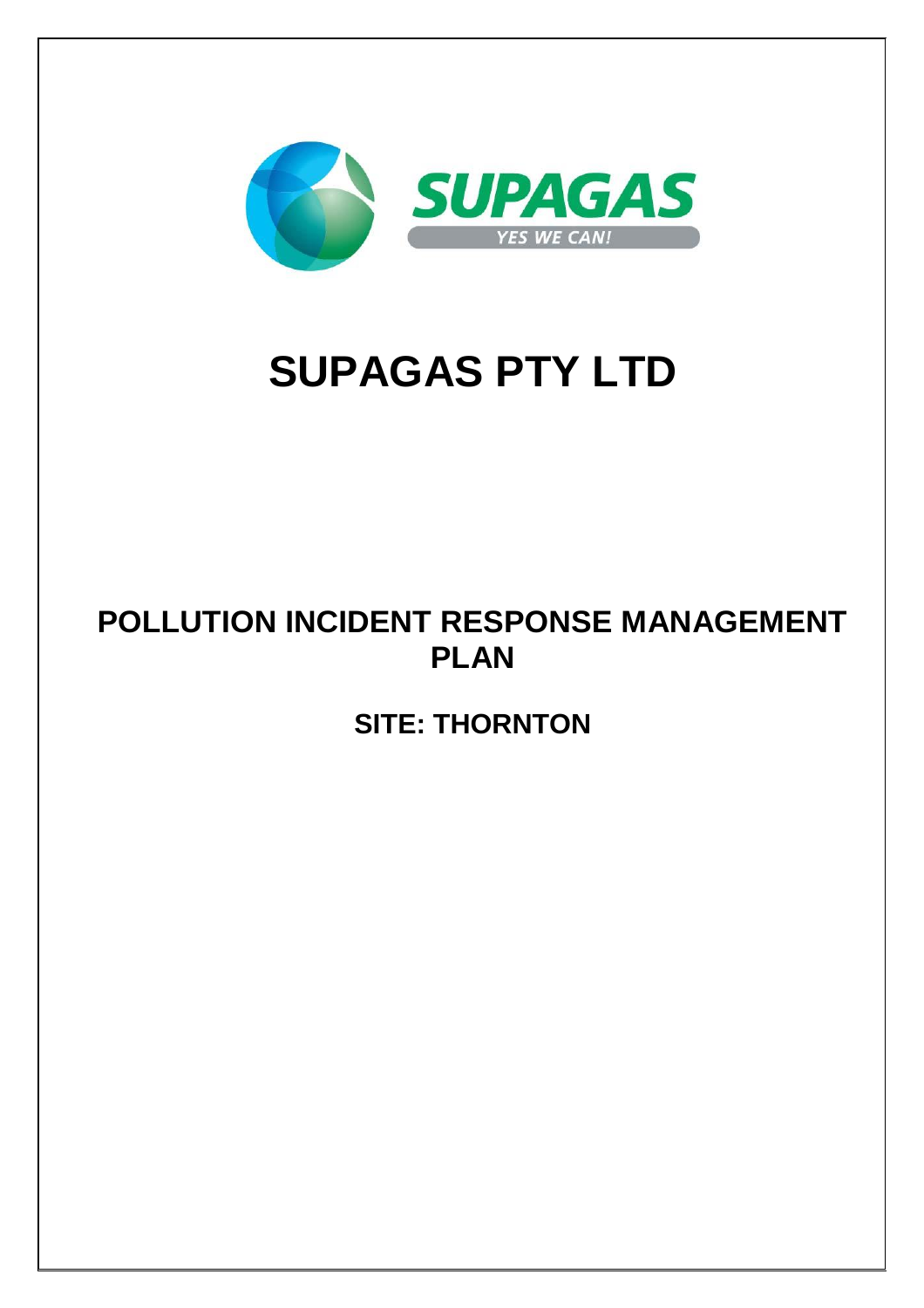

## **CONTENTS**

| 1                 |                   | <b>INTRODUCTION</b>                                                  | 4  |
|-------------------|-------------------|----------------------------------------------------------------------|----|
|                   | 1.1               |                                                                      |    |
|                   | 1.2               |                                                                      |    |
|                   | 1.3               |                                                                      |    |
| $\mathbf{2}$      | <b>OBJECTIVES</b> |                                                                      | 5  |
|                   | 2.1               |                                                                      |    |
|                   | 2.2               |                                                                      |    |
| 3                 |                   | <b>BRIEF SITE DESCRIPTION</b>                                        | 6  |
|                   | 3.1               |                                                                      |    |
|                   | 3.2               |                                                                      |    |
|                   | 3.3               |                                                                      |    |
| 4                 |                   | TYPES OF EMERGENCY RESPONSE AND STRUCTURE                            | 9  |
|                   | 4.1               |                                                                      |    |
|                   |                   | 4.1.1<br>Immediate Response and Alarm Initiation                     | 9  |
|                   | 4.2               |                                                                      |    |
|                   |                   | 4.2.1<br>Site Emergency Commander                                    | 9  |
|                   |                   | <b>Restoration Team</b><br>4.2.2                                     | 9  |
|                   |                   | 4.2.3<br>Communications                                              | 9  |
|                   |                   | 4.2.4<br><b>Emergency Response Personnel</b>                         | 10 |
|                   | 4.3               |                                                                      |    |
| <b>EVACUATION</b> |                   |                                                                      | 11 |
|                   | 4.4               |                                                                      |    |
|                   | 4.5               | Evacuation of Personnel Located Offsite (adjacent properties) 11     |    |
| 5                 |                   | <b>SAFETY EQUIPMENT</b>                                              | 12 |
| 6                 |                   | NOTIFICATION OF INCIDENT TO AUTHORITIES AND ADJACENT BUSINESSES      | 13 |
|                   | 6.1               |                                                                      |    |
|                   | 6.2               |                                                                      |    |
| 7                 |                   | <b>POLLUTION INCIDENT RESPONSE PROCEDURES - SPECIFIC EMERGENCIES</b> | 14 |
|                   | 7.1               |                                                                      |    |
|                   | 7.2               |                                                                      |    |
|                   | 7.3               |                                                                      |    |
| 8                 |                   | <b>TERMINATING AN EMERGENCY</b>                                      | 17 |
| 9                 | <b>TRAINING</b>   |                                                                      | 18 |
| 10                |                   | <b>ADMINISTRATION</b>                                                | 19 |
|                   | 10.1              |                                                                      |    |
|                   | 10.2              |                                                                      |    |
|                   | 10.3              |                                                                      |    |
|                   | 10.4              |                                                                      |    |
|                   |                   | <b>Incident Reports</b><br>10.4.1                                    | 20 |
|                   |                   | 10.4.2<br>Incident Follow-Up                                         | 20 |
|                   |                   | Review and Revision of the Emergency Response Plan<br>10.4.3         | 20 |

| Prepared by:             | IM/RP  | Document No: | PIRMP-THO  | Reviewed Date: | 10/12/2021   |  |
|--------------------------|--------|--------------|------------|----------------|--------------|--|
| Authorized by:           | EA     | Issue Date:  | 09/01/2014 | File Location: | SharePoint   |  |
| Reason for<br>Amendment: | Update | Revision No: |            | Page Number:   | Page 2 of 22 |  |
| Uncontrolled if Printed  |        |              |            |                |              |  |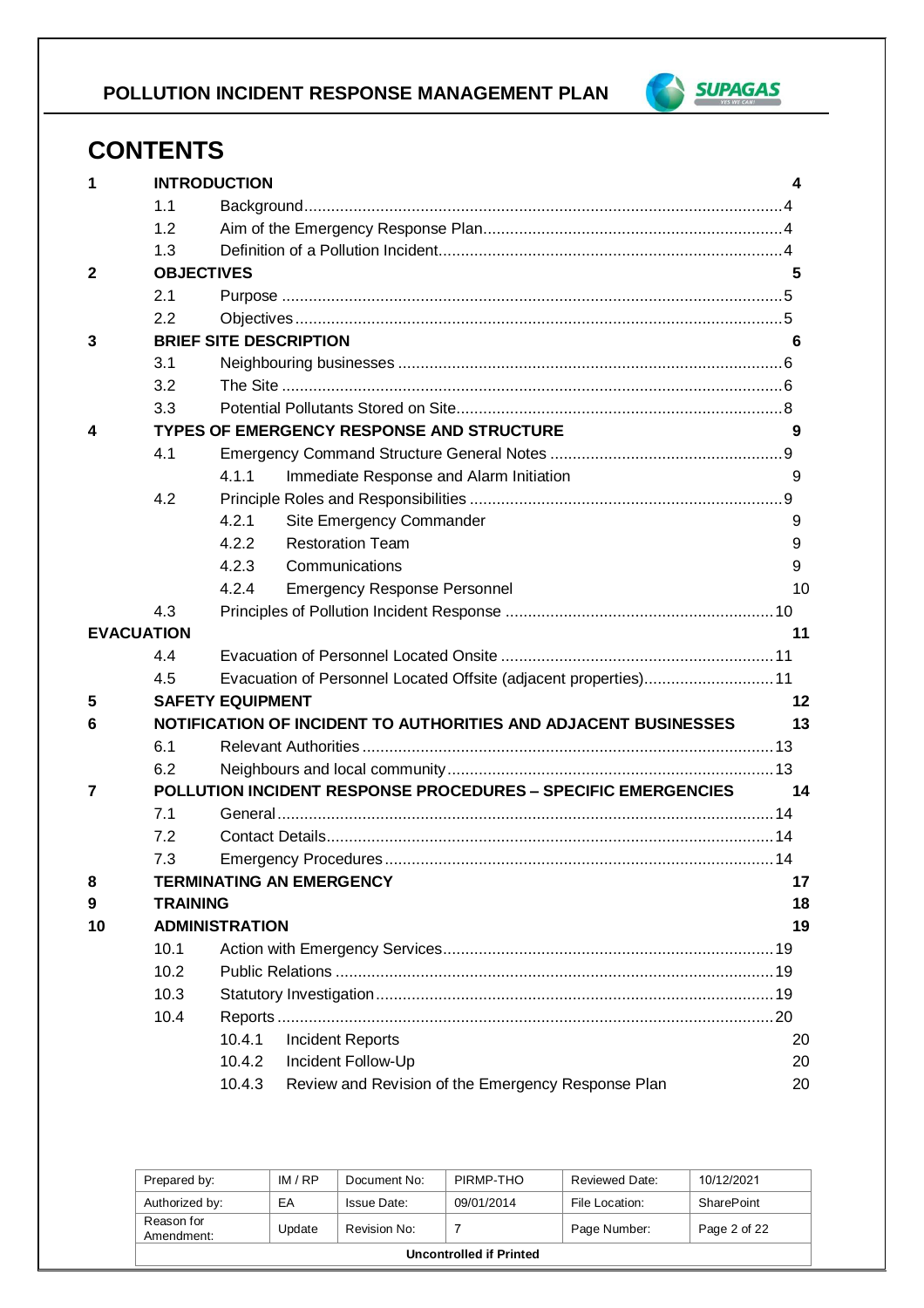

#### **APPENDICES**

- A Emergency Contact Numbers<br>B List of Potential Pollutant SDS
- List of Potential Pollutant SDS Held on Computer System

#### **LIST OF TABLES**

3.4 Potential Pollutants Stored at the Site

#### **LIST OF FIGURES**

- 3.1 Site Location in Thornton<br>3.2 SUPAGAS Site Map
- SUPAGAS Site Map

### **LIST OF EMERGENCY PROCEDURES**

#### **ERP-01 – CHEMICAL SPILL**

#### **ERP-02 – EVACUATION REQUIRED AS PART OF ANY EMERGENCY**

| Prepared by:                   | IM/RP  | Document No: | PIRMP-THO  | Reviewed Date: | 10/12/2021   |  |
|--------------------------------|--------|--------------|------------|----------------|--------------|--|
| Authorized by:                 | EA     | Issue Date:  | 09/01/2014 | File Location: | SharePoint   |  |
| Reason for<br>Amendment:       | Update | Revision No: |            | Page Number:   | Page 3 of 22 |  |
| <b>Uncontrolled if Printed</b> |        |              |            |                |              |  |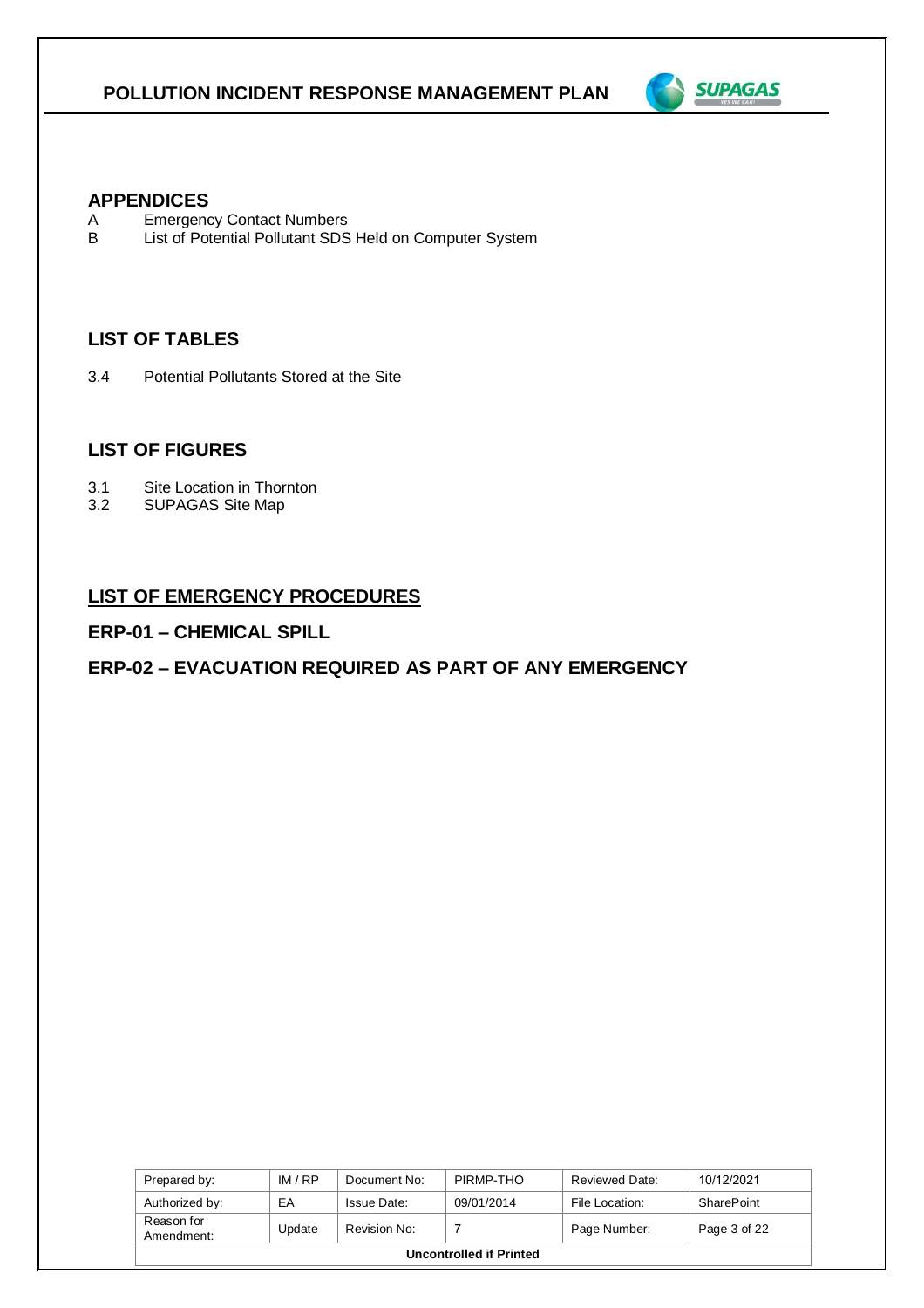

## **1 INTRODUCTION**

#### **1.1 Background**

This Pollution Incident Response Management Plan (PIRMP) has been prepared for Newcastle (NSW) depot of Supagas Pty Ltd. The facility at 4A Glenwood Dr, Thornton will be used for the filling of LPG and Acetylene cylinders and distribution of Industrial Gas cylinders.

The contents of this document are to be read and understood by all Supagas personnel at the Thornton site. It is a requirement that all those with emergency responsibilities as defined in this plan to have a copy of this PIRMP, and receive the appropriate level of training needed to allow sufficient response to the incidents identified in this PIRMP.

The guidelines in this document are simple, but if you are in doubt about any aspect of safety or procedures you must consult the company supervisor in charge immediately.

This Pollution Incident Management Response Plan fulfils the requirements of the EPA, which calls upon the PIRMP to be prepared in accordance with the Protection of the Environment Operations Act 1997.

### **1.2 Aim of the Emergency Response Plan**

The purpose of this document is to:

- provide a clear understanding of how to handle and react to any pollution incident in the storage facility;
- prevent or minimise the impact of a pollution incident; and
- Facilitate a return to normal operations as soon as possible.

#### **1.3 Definition of a Pollution Incident**

A pollution incident is defined as an incident or set of circumstances during or as a consequence of which there is or is likely to be a leak, spill or other escape or deposit of a substance, as a result of which pollution has occurred, is occurring or is likely to occur. It includes an incident or set of circumstances in which a substance has been placed or disposed of on premises, but it does not include an incident or set of circumstances involving only the emission of any noise.

| Prepared by:             | IM/RP  | Document No: | PIRMP-THO  | Reviewed Date: | 10/12/2021   |  |
|--------------------------|--------|--------------|------------|----------------|--------------|--|
| Authorized by:           | ЕA     | Issue Date:  | 09/01/2014 | File Location: | SharePoint   |  |
| Reason for<br>Amendment: | Update | Revision No: |            | Page Number:   | Page 4 of 22 |  |
| Uncontrolled if Printed  |        |              |            |                |              |  |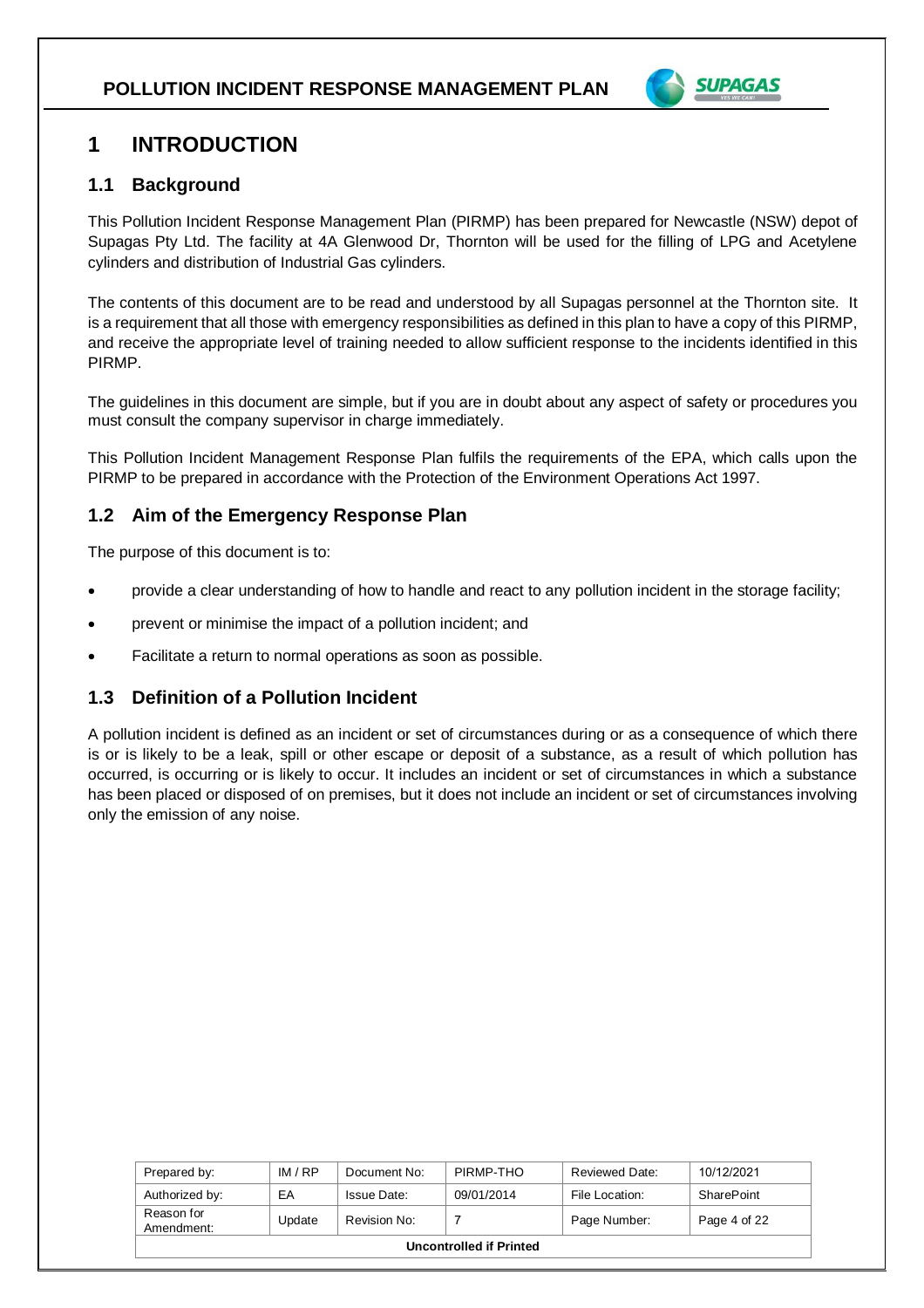

## **2 OBJECTIVES**

#### **2.1 Purpose**

The purpose of the PIRMP is to prevent or minimise the impact of a pollution incident and to facilitate a return to normal operations as soon as possible, by providing effective:

- Pollution Incident Management;
- Training; and
- Updating and reviewing of the pollution incident procedures.

#### **2.2 Objectives**

This PIRMP provides guidance on response actions to be taken in a pollution incident which occurs within the Supagas facility limits to minimise the potential for loss of life, injury to people, damage to the environment, and damage to property.

The objectives of the PIRMP are:

- ensure comprehensive and timely communication about a pollution incident to staff at the premises, the relevant authorities specified in the Act and people outside the facility who may be affected by the impacts of the pollution incident
- minimise and control the risk of a pollution incident at the facility by requiring identification of risks and the development of planned actions to minimise and manage those risks
- ensure that the plan is properly implemented by trained staff, identifying persons responsible for implementing it, and ensuring that the plan is regularly tested for accuracy, currency and suitability

| Prepared by:             | IM/RP  | Document No: | PIRMP-THO  | Reviewed Date: | 10/12/2021   |  |
|--------------------------|--------|--------------|------------|----------------|--------------|--|
| Authorized by:           | EA     | Issue Date:  | 09/01/2014 | File Location: | SharePoint   |  |
| Reason for<br>Amendment: | Update | Revision No: |            | Page Number:   | Page 5 of 22 |  |
| Uncontrolled if Printed  |        |              |            |                |              |  |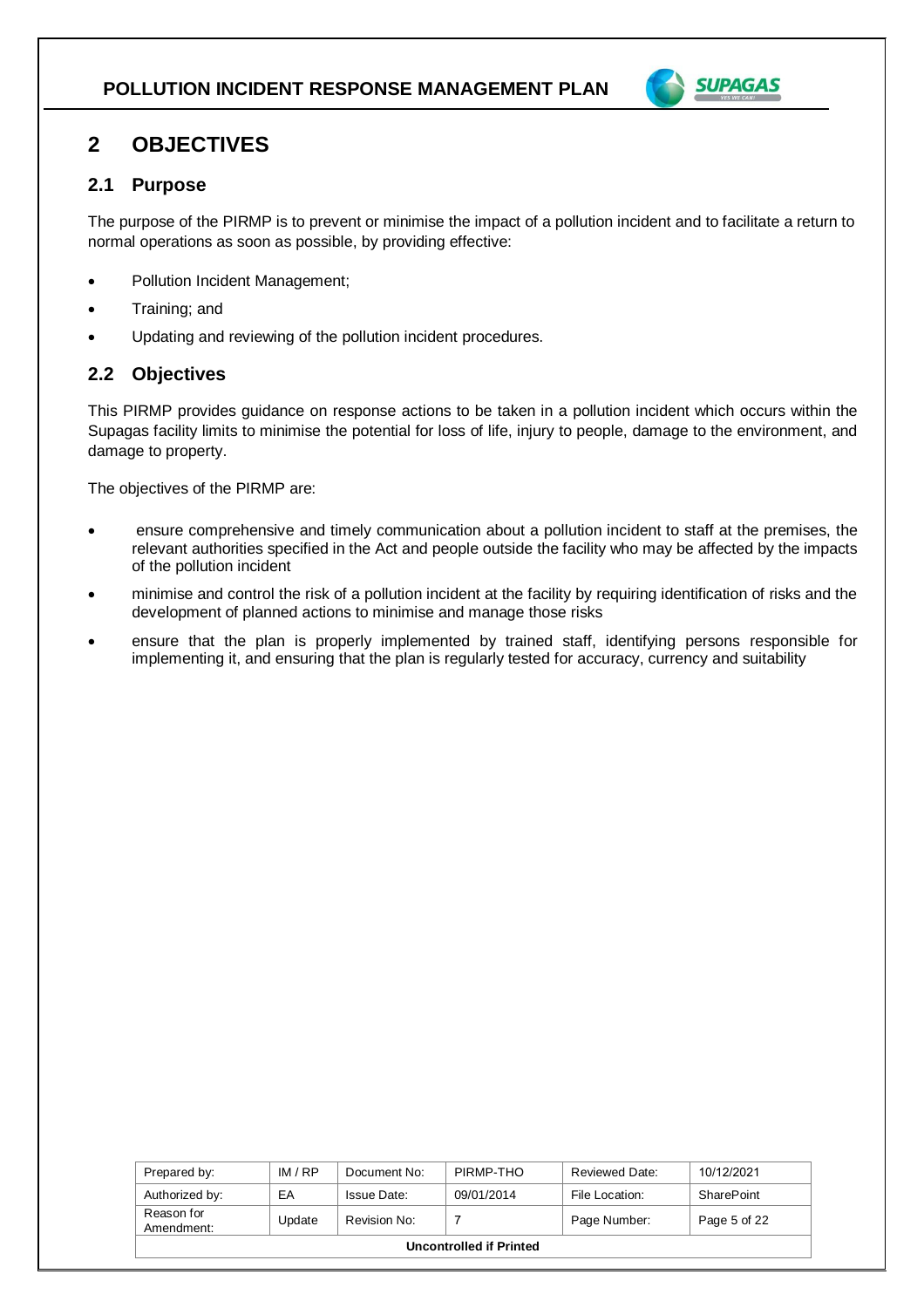

## **3 BRIEF SITE DESCRIPTION**

**Figure 3.1** shows the site location of the Supagas facility at Thornton including the discharge location of the stormwater drain. The site layout is shown in **Figure 3.2** which includes the location potential pollutants and stormwater drains.

#### **3.1 Neighbouring businesses**

The businesses adjacent to the Supagas site are:

- North McDonald Jones, a home design construction company.
- West & South– Hunter Buses, a public transport company servicing the Hunter/Maitland region.
- East Novocastrian Scaffolding, a supplier of scaffolding and hoist equipment sales and hire.

#### **3.2 The Site**



| Prepared by:                   | IM/RP  | Document No: | PIRMP-THO  | Reviewed Date: | 10/12/2021   |  |
|--------------------------------|--------|--------------|------------|----------------|--------------|--|
| Authorized by:                 | EA     | Issue Date:  | 09/01/2014 | File Location: | SharePoint   |  |
| Reason for<br>Amendment:       | Update | Revision No: |            | Page Number:   | Page 6 of 22 |  |
| <b>Uncontrolled if Printed</b> |        |              |            |                |              |  |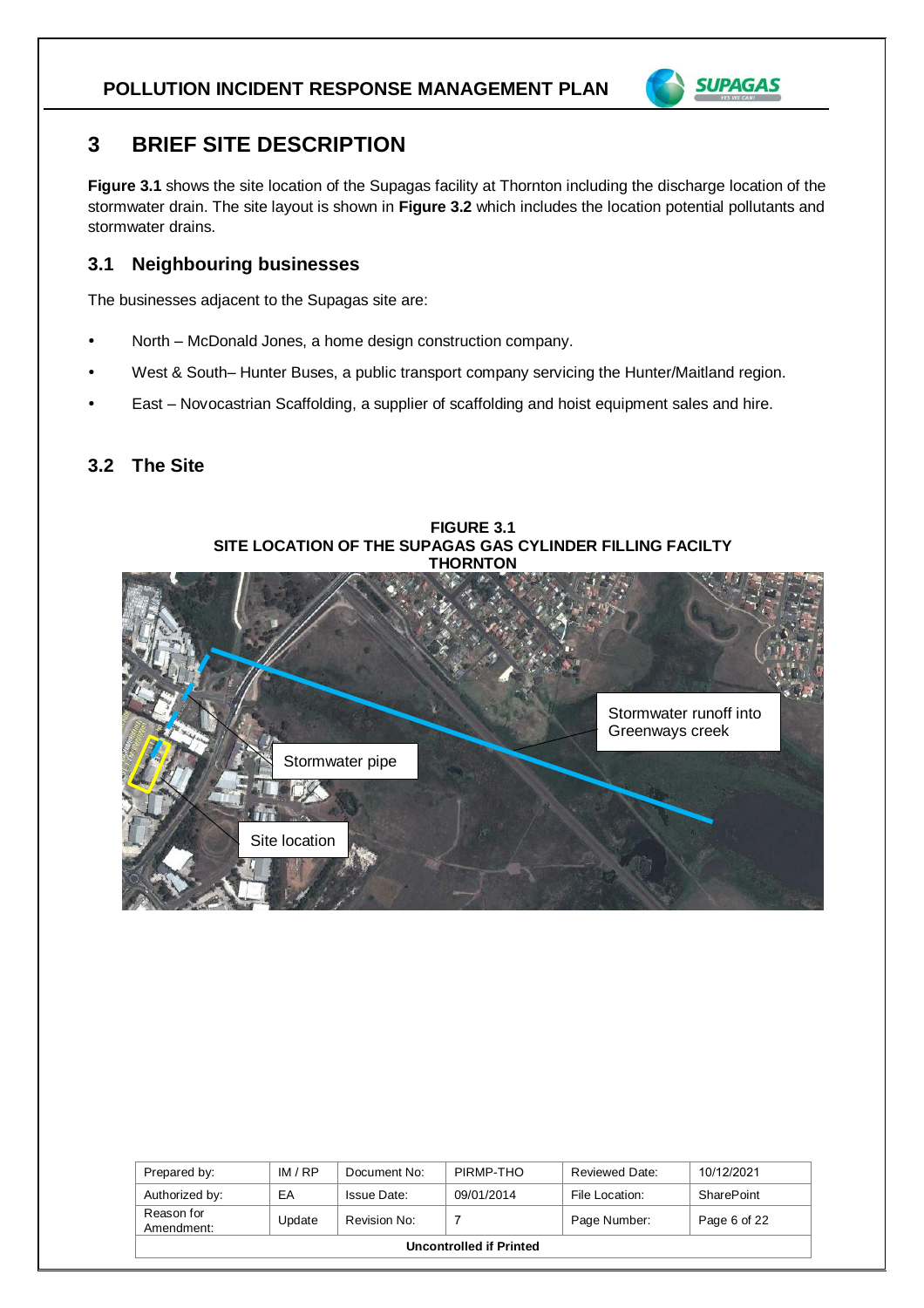

**Uncontrolled if Printed**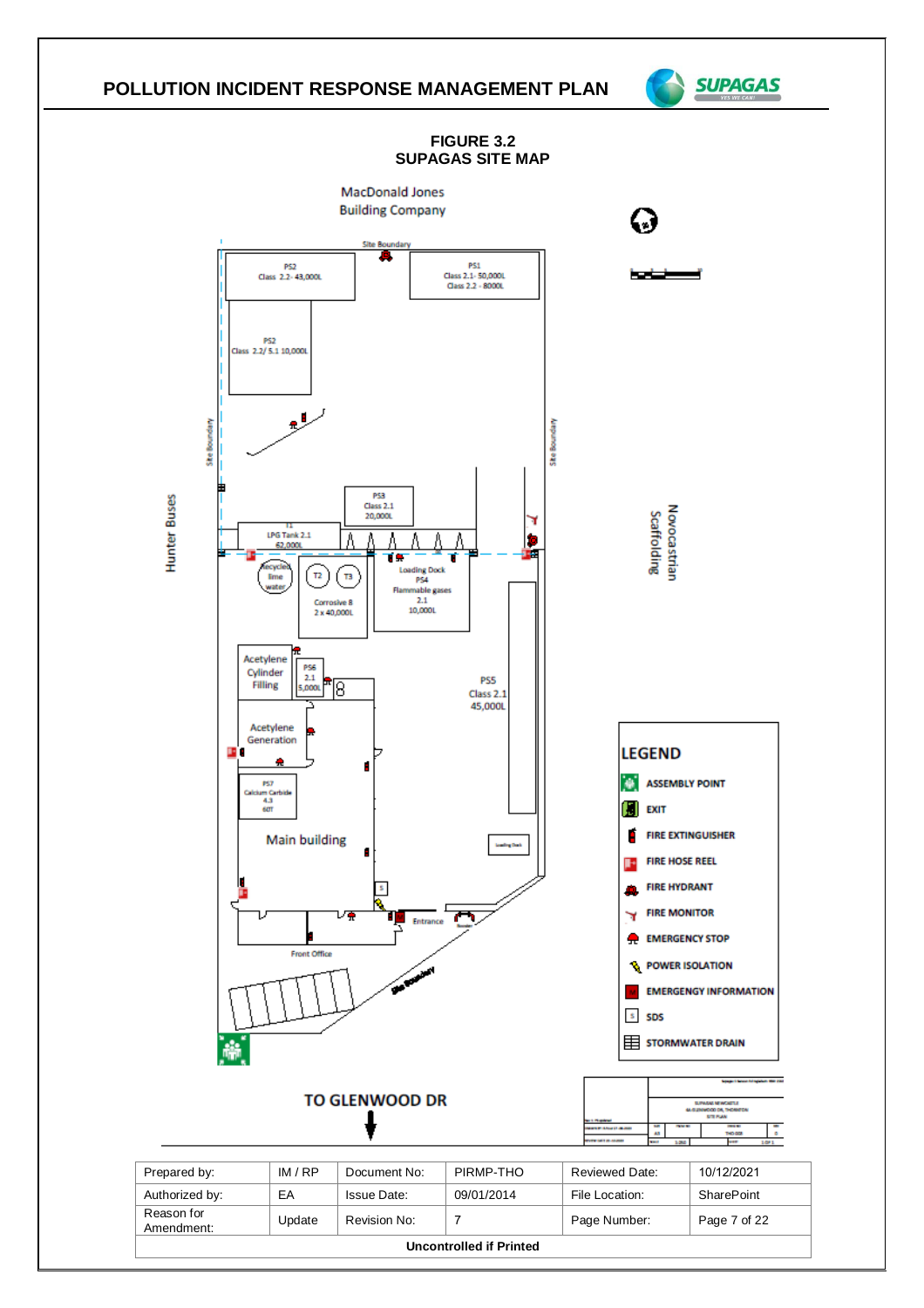

#### **3.3 Potential Pollutants Stored on Site**

The chemicals that are present on site which have the potential of harming the environment are lime slurry (calcium hydroxide) and acetone. Basic health information and storage quantities are in the table below. Detailed SDS are available on our website or by request.

#### **TABLE 3.4 POTENTIAL POLLUTANTS STORED AT THE SUPAGAS FACILITY, at 4A GLENWOOD DR, THORNTON**

| <b>Chemical</b>                                    | <b>Health hazard information</b>                                         | <b>Maximum quantity</b><br>on site |
|----------------------------------------------------|--------------------------------------------------------------------------|------------------------------------|
| Lime Slurry (Calcium<br><b>Hydroxide Solution)</b> | Corrosive - avoid contact with skin and eyes, do<br>not inhale or ingest | 60T - stored inside<br>40kL tanks  |
| Acetone                                            | Causes irritation to skin and eyes, do not inhale or<br>ingest           | 1000L - stored in<br>250L drums    |

| Prepared by:             | IM/RP  | Document No: | PIRMP-THO  | Reviewed Date: | 10/12/2021   |  |
|--------------------------|--------|--------------|------------|----------------|--------------|--|
| Authorized by:           | EA     | Issue Date:  | 09/01/2014 | File Location: | SharePoint   |  |
| Reason for<br>Amendment: | Update | Revision No: |            | Page Number:   | Page 8 of 22 |  |
| Uncontrolled if Printed  |        |              |            |                |              |  |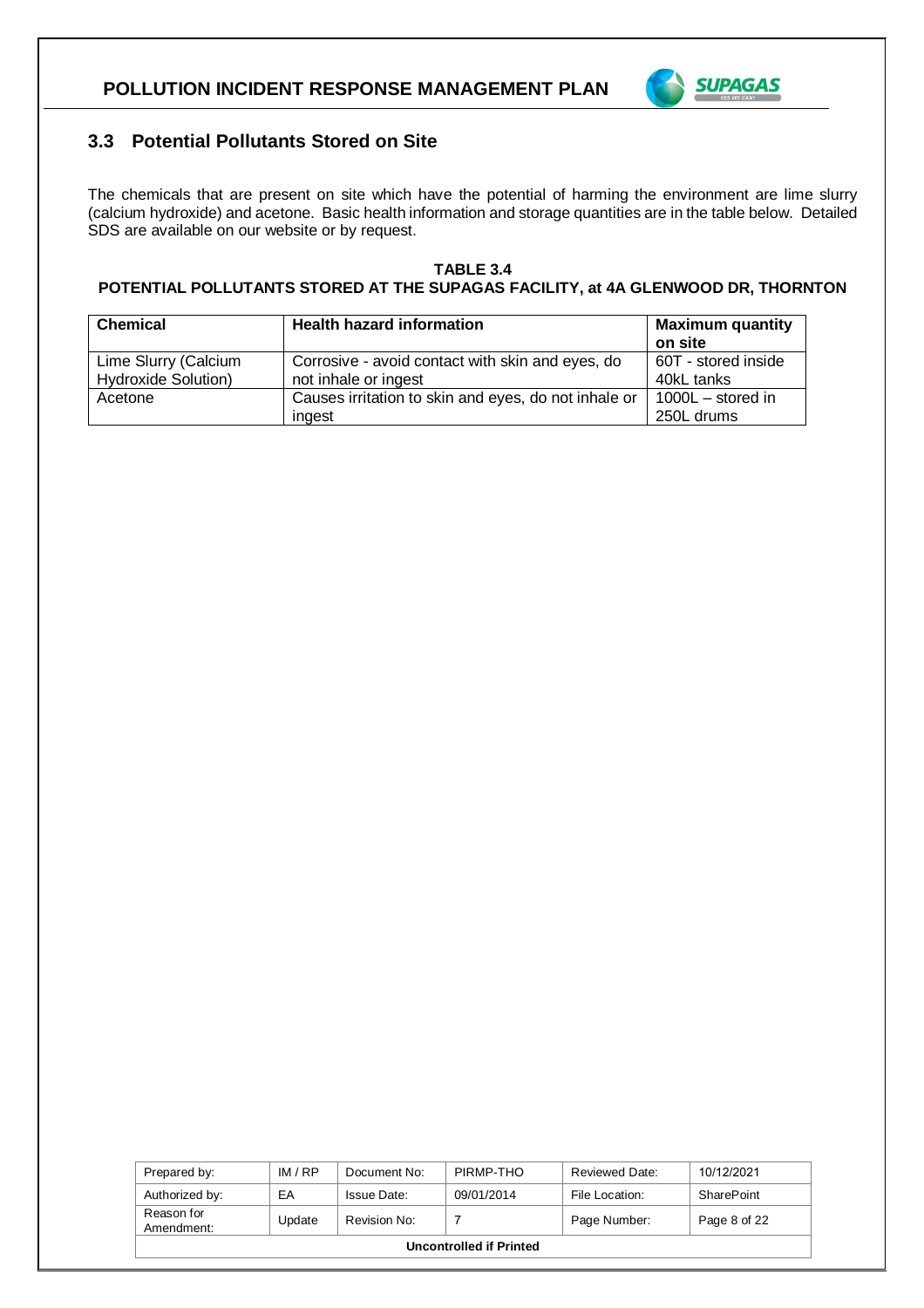

## **4 TYPES OF EMERGENCY RESPONSE AND STRUCTURE**

A PIRMP shall be co-ordinated by the Branch Manager. This shall include establishing and implementing the PIRMP, ensuring that personnel are familiar with the plan, arranging for their training, arranging to conduct simulated incident exercises, reviewing the effectiveness of the exercises, and arranging for procedural improvements.

### **4.1 Emergency Command Structure General Notes**

#### **4.1.1 Immediate Response and Alarm Initiation**

Any person discovering a pollution incident or a situation, which is likely to give rise to a pollution incident, shall:

- **Consider** to contain the situation alone.
- **Contain** it only if safe to do so.
- **Alarm** raise the alarm by contacting the branch manager who shall decide on the level of the pollution incident and details of the emergency.
- **Rescue**  assist or alert persons in immediate danger.
- **Notify** the relevant authorities, neighbours and community if the pollution incident was unable to be wholly contained on site.

If in doubt, the alarm shall be activated first and then the doubt will be clarified.

#### **4.2 Principle Roles and Responsibilities**

It will necessary for personnel to be allocated key emergency response duties. Key positions and duties are listed below.

#### **4.2.1 Site Emergency Commander**

The Site Emergency Commander (SEC) will be the Branch Manager. The SEC will take responsibility for control of pollution incidents.

#### **4.2.2 Restoration Team**

A restoration team will be established by the Branch Manager to firstly establish site operations based on the scale of the incident. The restoration team shall be responsible for establishing a recovery plan and all further actions required until the resumption of business operations. The restoration team will be headed by the Branch Manager.

#### **4.2.3 Communications**

#### **Internal**

The Administration Manager is nominated as the communications officer. It will be his/her task to monitor communication and facilitate the effective exchange of information between the site and the relevant authorities.

| Prepared by:                   | IM/RP  | Document No: | PIRMP-THO  | Reviewed Date: | 10/12/2021   |  |
|--------------------------------|--------|--------------|------------|----------------|--------------|--|
| Authorized by:                 | EA     | Issue Date:  | 09/01/2014 | File Location: | SharePoint   |  |
| Reason for<br>Amendment:       | Update | Revision No: |            | Page Number:   | Page 9 of 22 |  |
| <b>Uncontrolled if Printed</b> |        |              |            |                |              |  |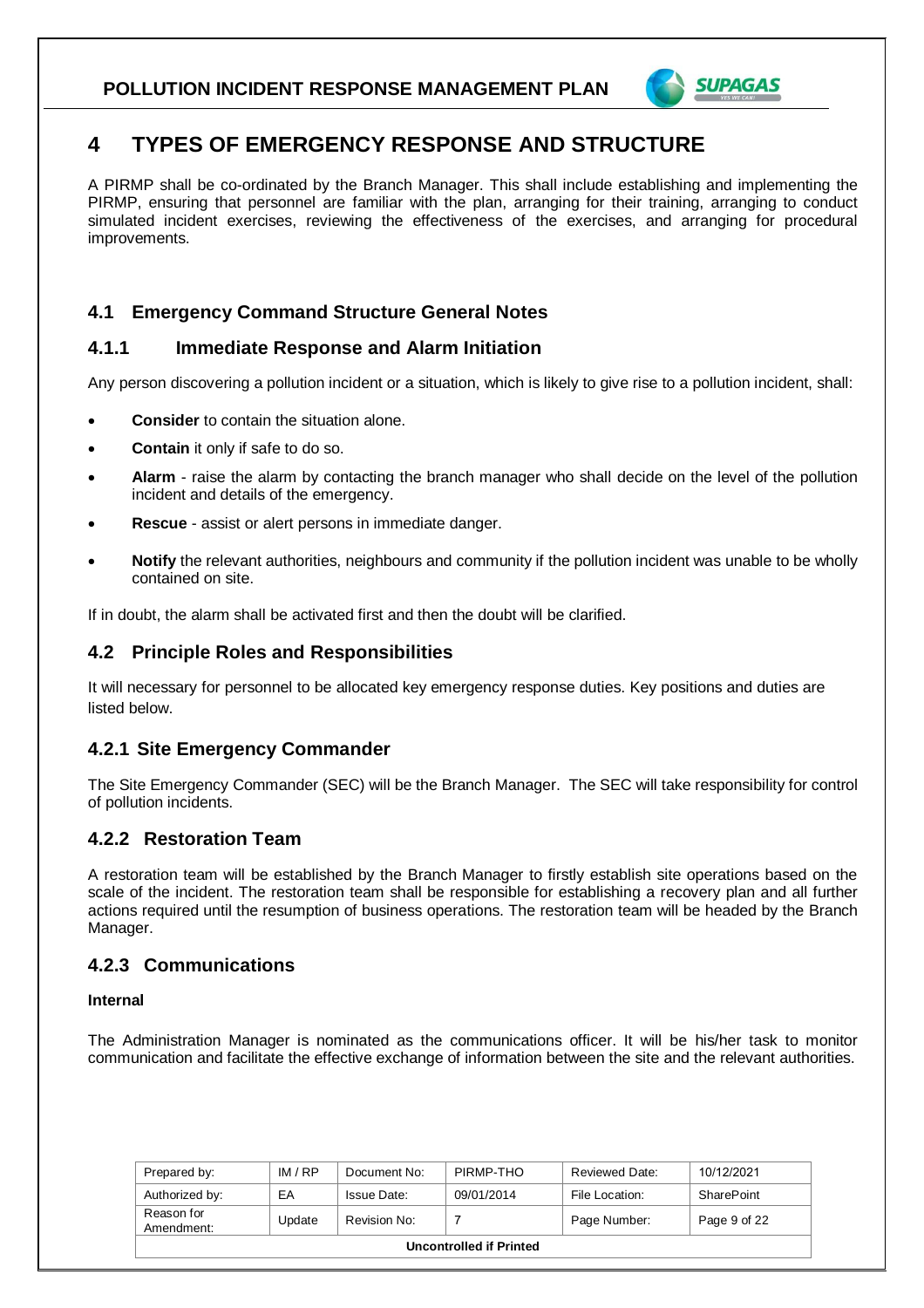

#### **External**

The Managing Director is the only person responsible for relaying information to the media and other public bodies. Staff will be instructed not to discuss issues with any persons outside the site as this is the role of the Managing Director only. In his absence, the Chairman has this responsibility.

When a significant incident occurs, a media statement should be prepared as quickly as possible, and include:

- A description of the nature of the emergency;
- The corrective action taken, and its effectiveness;
- When the emergency is expected to be over;
- The investigative action that is to be taken; and
- Any assistance that can be given by the media.

Only facts should be stated. Statements as to the cause and effects of the emergency should be avoided until a thorough investigation has been conducted.

#### **4.2.4 Emergency Response Personnel**

#### **Rescue and First Aid**

Selected site staff will be trained in first aid. It will be their task to render assistance in removing any injured staff from the emergency area and to provide effective management of injuries until the SES (ambulance) arrives. Lists of trained first aid officers are on site notice boards.

#### **Evacuation**

Evacuation will be controlled by the Site Emergency Commander (SEC). He/she will direct staff to evacuate the site should the pollution incident grow beyond manageable proportions. A site staff member will be delegated to facilitate the evacuation and ensure all staff has left the area to be evacuated. This staff member will report to the SEC when evacuation has been completed.

#### **Traffic Control**

A traffic control officer (emergency response personnel) will be nominated by the SEC. It will be this person's task to ensure the free flow of traffic in the areas immediately off-site. The task will also involve the removal of any vehicle that may obstruct the free flow of SES in and out of the site.

#### **4.3 Principles of Pollution Incident Response**

The principles of response will be based on prevention, containment, rescue and first aid. These have been summarised below:

#### **Prevention**

- Maintenance and testing of all detection and protection equipment on a regular basis
- Inspection of all plant and storage facilities on a regular basis
- Regular emergency response drills to ensure site readiness
- Procedures and training

| Prepared by:             | IM/RP  | Document No: | PIRMP-THO  | Reviewed Date: | 10/12/2021    |  |
|--------------------------|--------|--------------|------------|----------------|---------------|--|
| Authorized by:           | EA     | Issue Date:  | 09/01/2014 | File Location: | SharePoint    |  |
| Reason for<br>Amendment: | Update | Revision No: |            | Page Number:   | Page 10 of 22 |  |
| Uncontrolled if Printed  |        |              |            |                |               |  |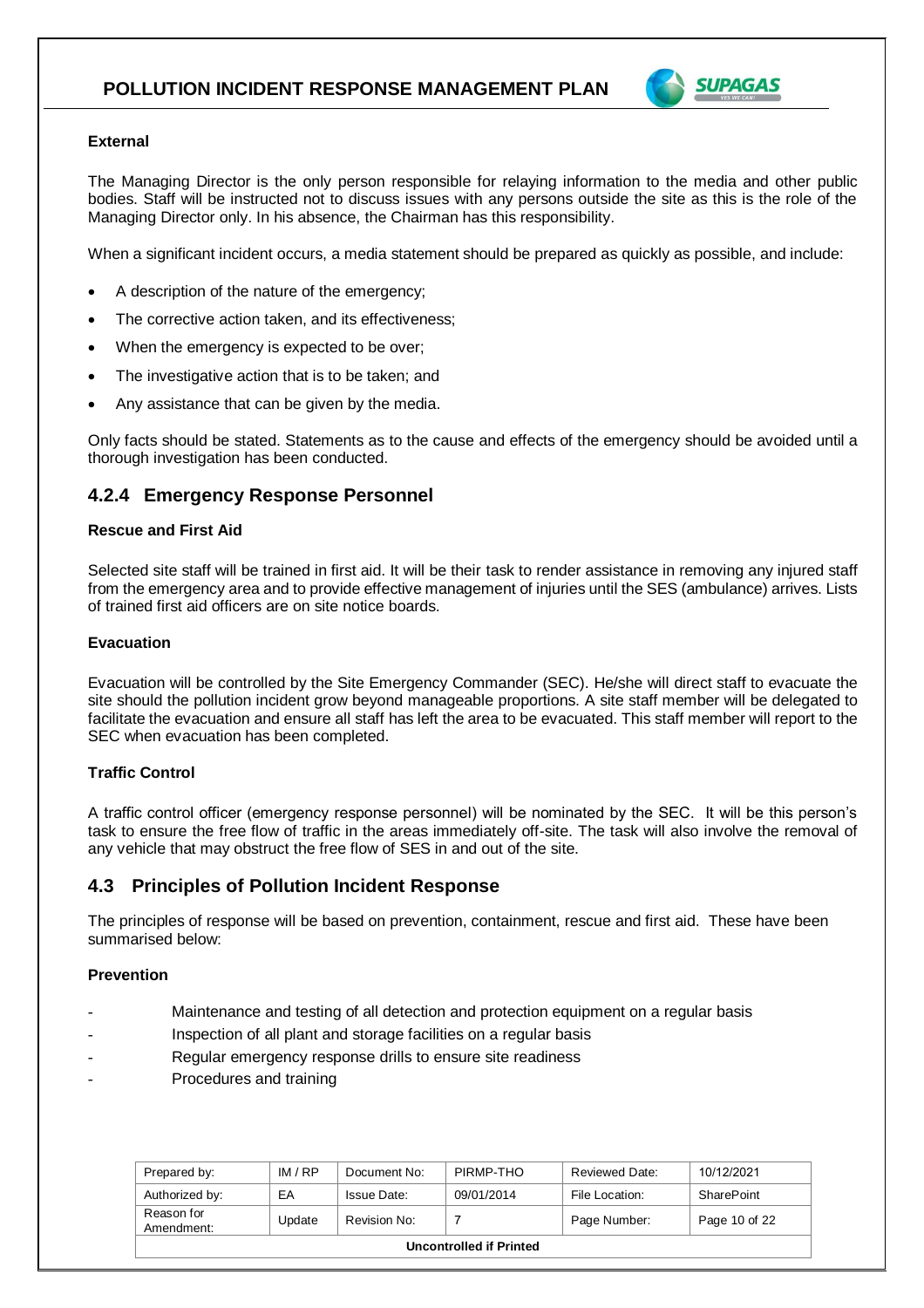

#### **Containment**

- Switch off any operating equipment
- Isolate electrical supplies at the main switchboard
- Take any operating equipment (e.g. forklifts) outside the warehouse
- Co-ordinate with Site Emergency Commander

#### **Rescue**

- Trained personnel only
- Approved safety clothing to be worn. NOTE: All rescue equipment will be located in lockers at specific location around the plant
- Approved and trained rescue crews only to respond

#### **First Aid**

First aid is to be given only by trained first aid officers

## **EVACUATION**

#### **4.4 Evacuation of Personnel Located Onsite**

The order to evacuate the site shall be issued by the Site Emergency Commander (SEC) or the responsible emergency service.

- All personnel are to move quickly to assembly areas
- Staff are to warn others as they go.
- Fire Wardens conduct a two sweep pass of the site to ensure the site is clear.

• Do not move or leave assembly area without permission from Evacuation Officer or responsible emergency service unless the area is under direct threat.

- Priority that must be observed during a building evacuation are:
- Those that are able to walk without assistance leave first;
- Those who require some assistance leave next; and
- Those who must be carried leave last.

Mobility impaired persons should be assembled in a safe area away from immediate danger.

#### **4.5 Evacuation of Personnel Located Offsite (adjacent properties)**

In the event that an incident grows to proportions that adjoining sites may be affected, it will be necessary to contact the management of these sites and facilitate evacuation. The contract numbers for each of the adjoining sites is given in **Table 6.1**.

| Prepared by:             | IM/RP  | Document No: | PIRMP-THO  | Reviewed Date: | 10/12/2021    |  |
|--------------------------|--------|--------------|------------|----------------|---------------|--|
| Authorized by:           | EA     | Issue Date:  | 09/01/2014 | File Location: | SharePoint    |  |
| Reason for<br>Amendment: | Update | Revision No: |            | Page Number:   | Page 11 of 22 |  |
| Uncontrolled if Printed  |        |              |            |                |               |  |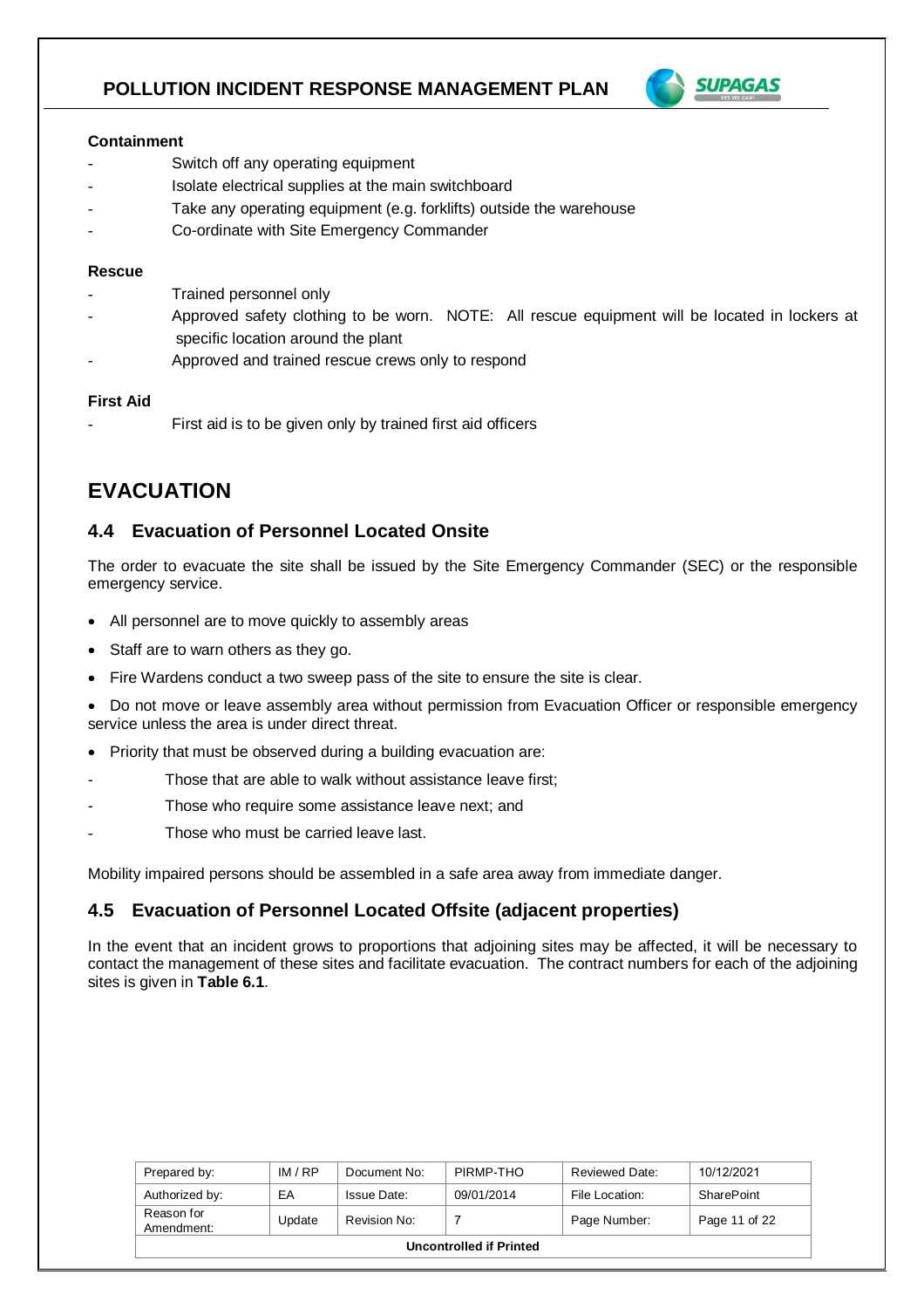

## **5 SAFETY EQUIPMENT**

Equipment has been installed around the site for use in response to emergencies. It shall be maintained and accessible for immediate use, and its location appropriately sign posted. The range of equipment installed at the Supagas facility includes the following:

- Bunding around slurry tanks
- Spill kit
- Operator daily checks
- Bunded room for the storage of chemicals
- SDS

In the event of a spill, the following Personal Protective Equipment (PPE) is available for the clean-up process:

- Chemical gloves
- Half face mask
- Chemical suit
- Safety glasses
- Hydrocarbon and oxygen personal monitors

| Prepared by:             | IM/RP  | Document No: | PIRMP-THO  | Reviewed Date: | 10/12/2021    |  |
|--------------------------|--------|--------------|------------|----------------|---------------|--|
| Authorized by:           | EA     | Issue Date:  | 09/01/2014 | File Location: | SharePoint    |  |
| Reason for<br>Amendment: | Update | Revision No: |            | Page Number:   | Page 12 of 22 |  |
| Uncontrolled if Printed  |        |              |            |                |               |  |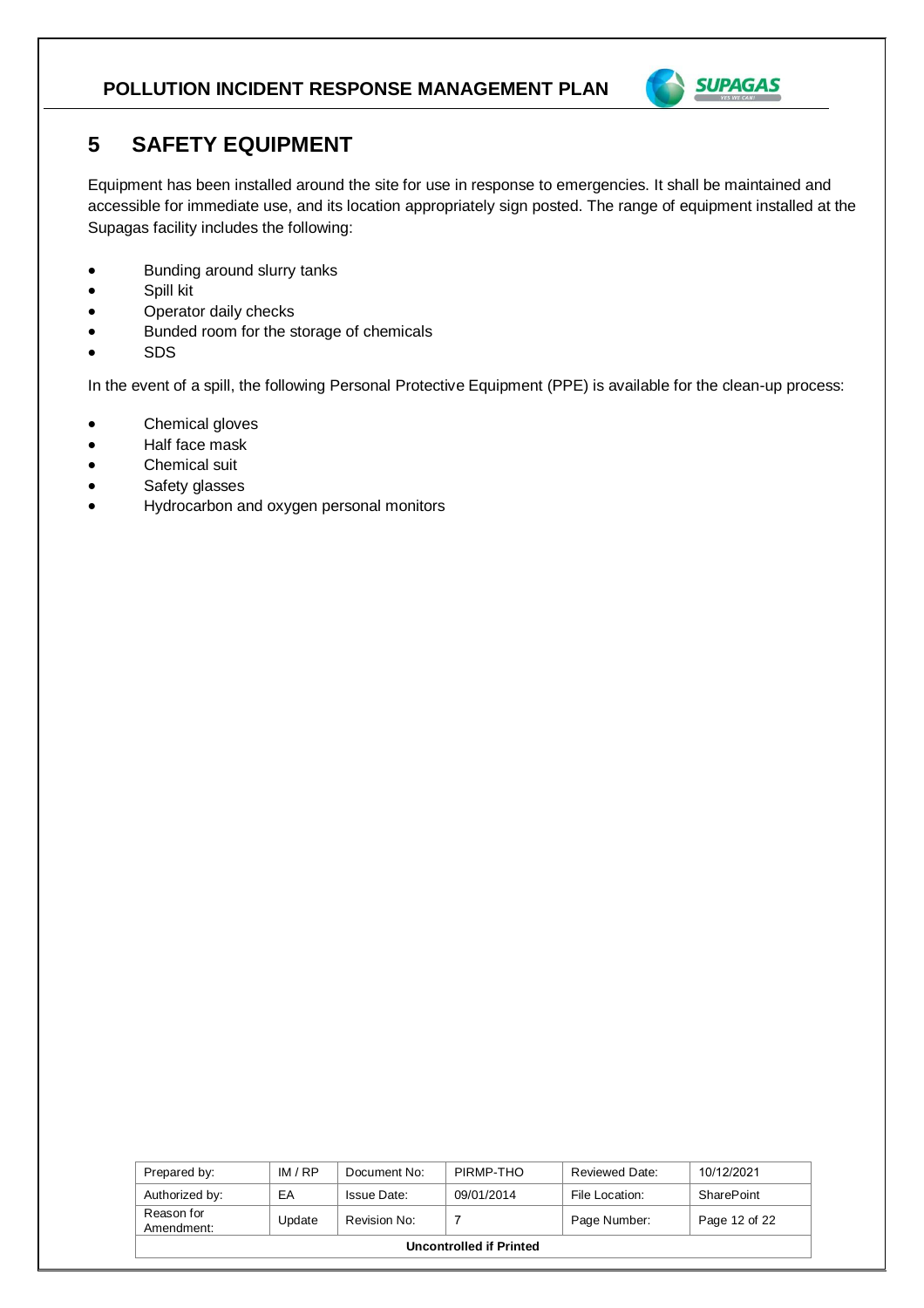

## **6 NOTIFICATION OF INCIDENT TO AUTHORITIES AND ADJACENT BUSINESSES**

#### **6.1 Relevant Authorities**

If a pollution incident should occur, **all** relevant authorities need to be contacted. Contact details for each of the relevant authorities are listed below:

- EPA 131 555
- Workcover 13 10 50
- Fire and Rescue 1300 729 579
- Ministry of Health 9391 9000
- Hunter Water 1300 657 000
- Maitland Council 4934 9700

#### **6.2 Neighbours and local community**

In the event of a pollution incident, anyone that may be affected must be notified immediately. This may include neighbouring business as well as people downstream of the stormwater outlets.

## **TABLE 6.1 LIST OF CONTACTS - NEIGHBOURING SITES**

| <b>Site</b>              | Location           | <b>Contact No.</b> | <b>Contact Person</b> |
|--------------------------|--------------------|--------------------|-----------------------|
| McDonald Jones           | 9B Huntingdale Dve | 02 4918 2200       | <b>Reception</b>      |
| <b>Hunter Buses</b>      | 6 Glenwood Dve     | 02 4935 7200       | <b>Reception</b>      |
| Novocastrian Scaffolding | 4 Glenwood Dve     | 02 4028 6858       | <b>Reception</b>      |

| Prepared by:             | IM/RP  | Document No: | PIRMP-THO  | Reviewed Date: | 10/12/2021    |
|--------------------------|--------|--------------|------------|----------------|---------------|
| Authorized by:           | EA     | Issue Date:  | 09/01/2014 | File Location: | SharePoint    |
| Reason for<br>Amendment: | Update | Revision No: |            | Page Number:   | Page 13 of 22 |
| Uncontrolled if Printed  |        |              |            |                |               |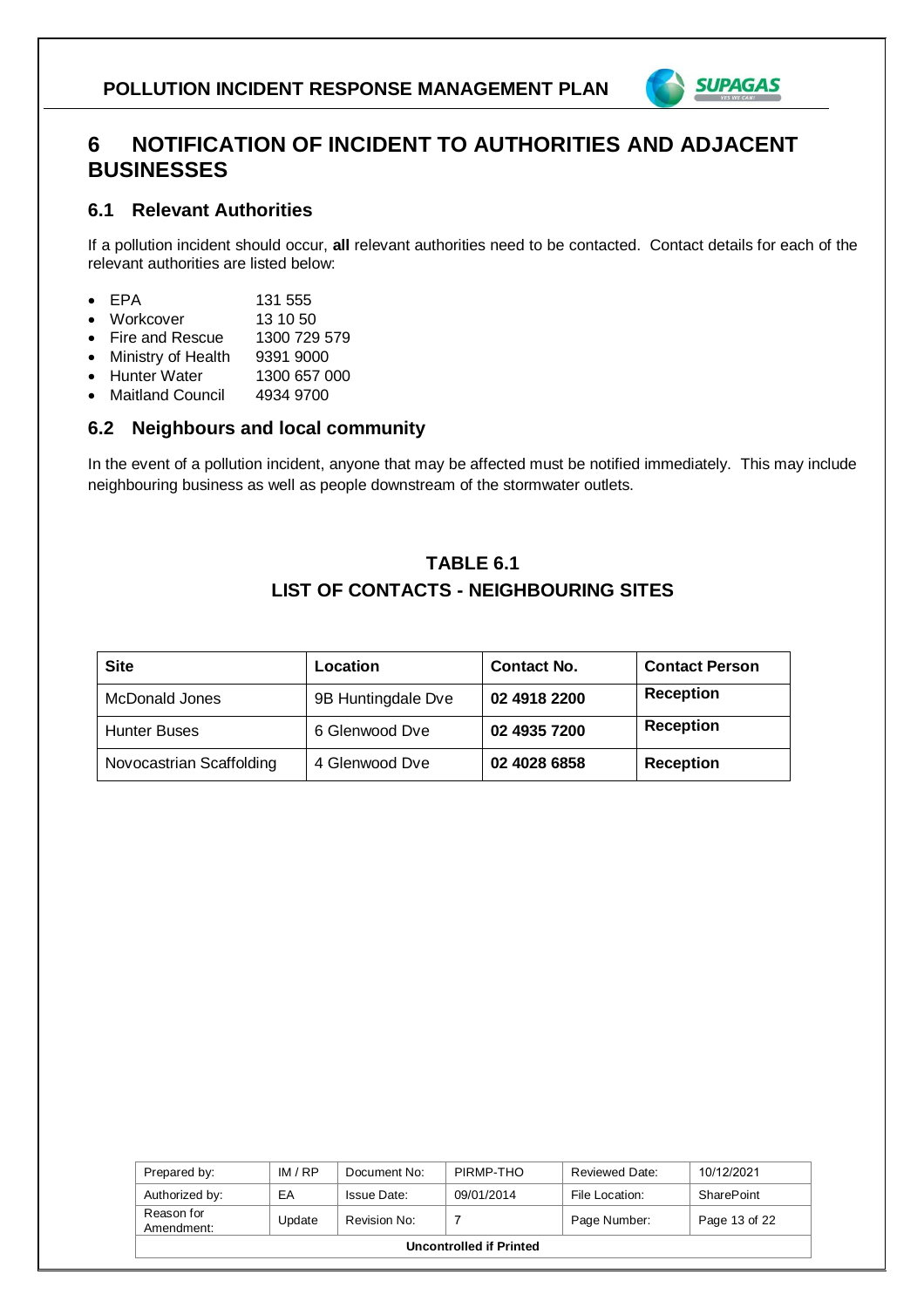

## **7 POLLUTION INCIDENT RESPONSE PROCEDURES – SPECIFIC EMERGENCIES**

#### **7.1 General**

In many industries, safe and efficient operation depends upon the observance of basic safety principles, which have been developed through experience, and careful analysis of the nature of potential hazards associated with the processes carried out at a site.

In any pollution incident that arises, clear and explicit communications are essential to maintain control. All Supagas staff are expected to maintain a thorough knowledge of pollution incident procedures and therefore there should be no need for reference to this material during the actual emergency. Supagas Safe Operating and Quality Procedures must also be followed; these are part of the general operating procedures and Quality Assurance procedures.

## **7.2 Contact Details**

The telephone numbers, which should be used in a pollution incident, as appropriate, are listed in **Appendix A**.

#### **7.3 Emergency Procedures**

This section details the responses to specific emergencies as listed below. A general flowchart of an emergency procedure is given in **Figure 6.1**.

| Subject               | <b>Emergency Procedure No.</b> |
|-----------------------|--------------------------------|
| <b>Chemical Spill</b> | FRP-01                         |
| Evacuation            | ERP-02                         |

| Prepared by:             | IM/RP  | Document No: | PIRMP-THO  | Reviewed Date: | 10/12/2021    |
|--------------------------|--------|--------------|------------|----------------|---------------|
| Authorized by:           | EA     | Issue Date:  | 09/01/2014 | File Location: | SharePoint    |
| Reason for<br>Amendment: | Update | Revision No: |            | Page Number:   | Page 14 of 22 |
| Uncontrolled if Printed  |        |              |            |                |               |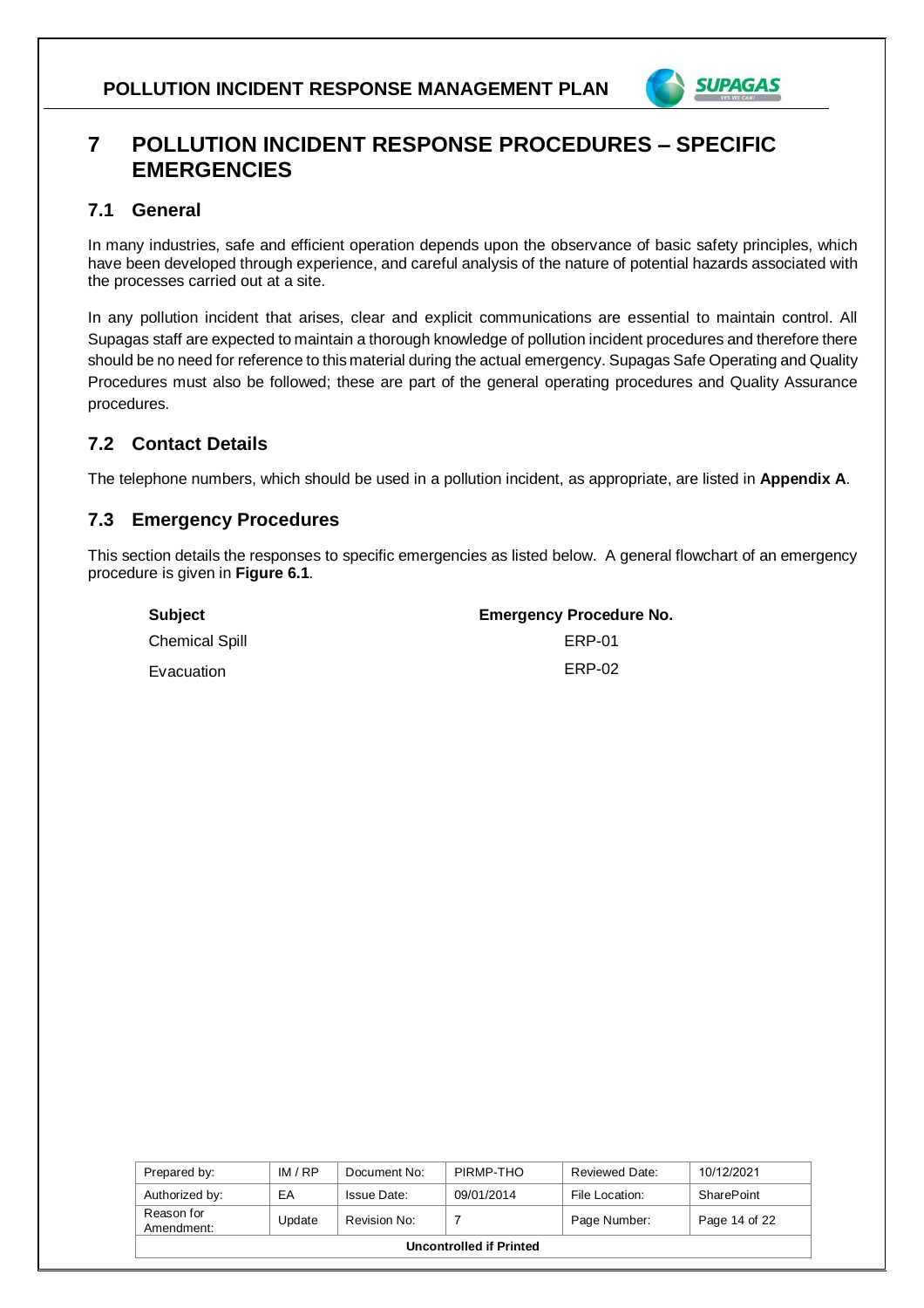

## **ERP-01: CHEMICAL SPILL**

## **1.0 PRODUCT SPILLS ON SITE**

#### **1.1 GENERAL**

Spills within the site are generally preventable and would only occur due to equipment failure.

In the event of spill, the following procedure should be followed. Refer to the SDS of the chemical for the specific hazards and safe handling.

#### **1.2 PROCEDURES**

#### **1.2.1 Person Discovering the Spill**

- (a) Warn any personnel in immediate danger.
- (b) Report the spill to the Site Emergency Commander.

(c) If the Site Emergency Commander cannot be located, notify the Site Emergency Commander's deputy and send someone to reception to physically report the incident.

(d) If safe, protected (i.e. PPE) and trained, contain the spill by turning off any immediate equipment, isolate any valves, and use equipment in the spill kit where necessary.

(e) If not trained or competent in spill clean-up, evacuate the area and contact the Site Emergency Commander.

#### **1.2.2 Communications Officer**

- (a) Alert the Site Emergency Commander.
- (b) If instructed by the Site Emergency Commander, call the relevant authorities and neighbouring businesses.
- (c) Notify site emergency response personnel of the incident by phone or message (via runners).

#### **1.2.3 Site Emergency Response Personnel**

- (a) Evacuate areas if required, or under the direction of the Site Emergency Commander.
- (b) Conduct personnel count and account for all personnel on site.
- (c) Perform duties as required by Site Emergency Commander.

#### **1.2.4 Site Emergency Commander**

- (a) Assess the incident and formulate response.
- (b) Ensure the relevant authorities and neighbouring businesses are called as required.
- (c) Co-ordinate pollution incident response actions.
- (d) Arrange for evacuation of on-site personnel and offsite facilities if required.
- (e) Provide advice to emergency services as required and liaise with emergency service commanders.

| Prepared by:                   | IM/RP  | Document No: | PIRMP-THO  | Reviewed Date: | 10/12/2021    |
|--------------------------------|--------|--------------|------------|----------------|---------------|
| Authorized by:                 | EA     | Issue Date:  | 09/01/2014 | File Location: | SharePoint    |
| Reason for<br>Amendment:       | Update | Revision No: |            | Page Number:   | Page 15 of 22 |
| <b>Uncontrolled if Printed</b> |        |              |            |                |               |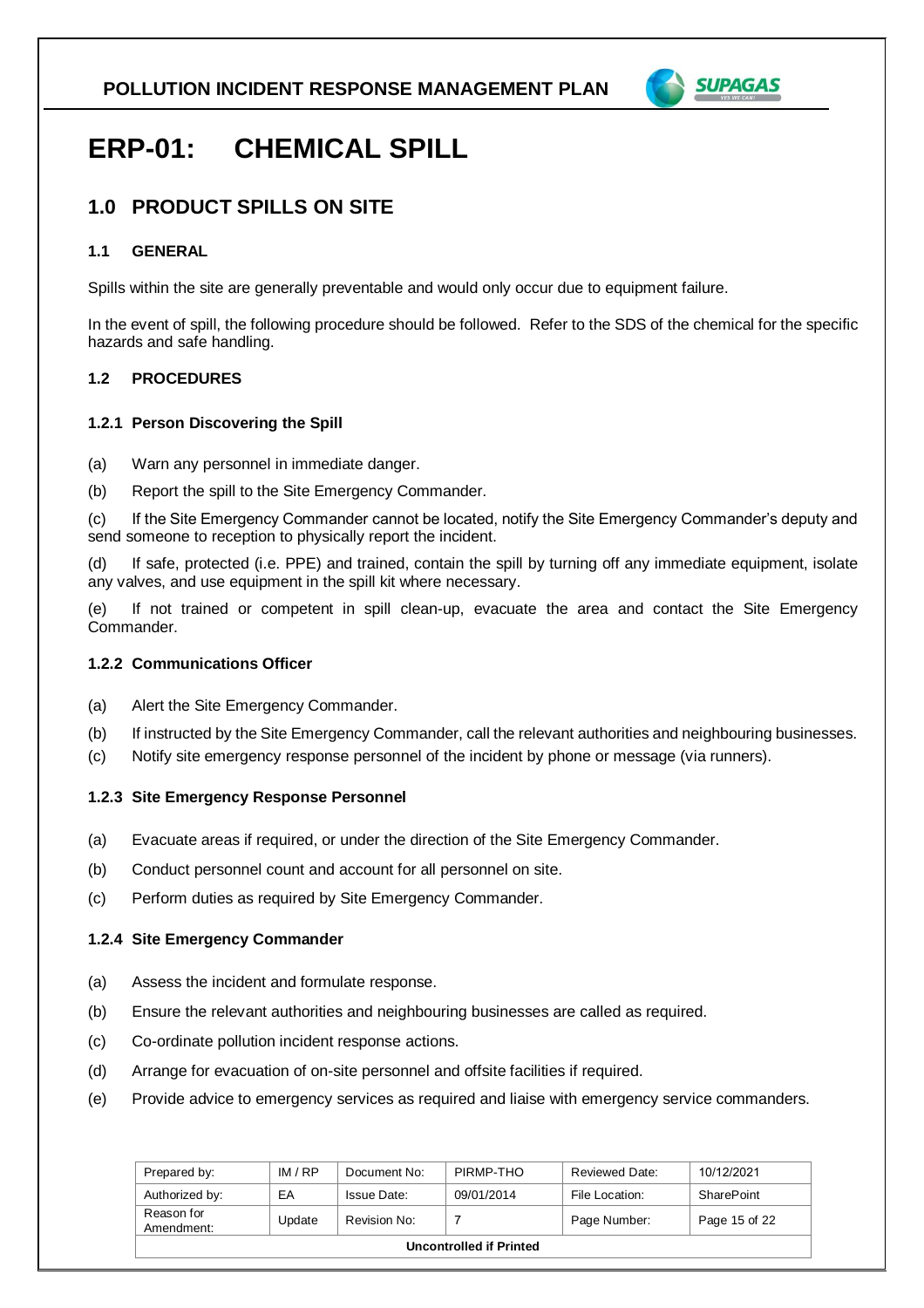

## **ERP-02: EVACUATION REQUIRED AS PART OF ANY EMERGENCY**

## **EVACUATION PROCEDURE AND EMERGENCY ASSEMBLY AREAS**

On the instruction to evacuate, all personnel will assemble in the Safe Assembly Point located at the Supagas Thornton Site. This assembly point will be used by all site personnel for all emergency situations on site.

In the event the Thornton Site is affected by the pollution incident, an alternative assembly point is designated. Personnel will assemble on the advised location.

## **1.0 EMERGENCY CONTROL CENTRE**

The emergency control centre will be in the Main Office. If this area is affected by the emergency, the emergency control centre will be in the car park at the front of the Warehouse Office.

## **2.0 ALARMS**

Alarm is raised manually by personnel physically identifying an incident. Personnel will then notify the Site Emergency Commander, who will initiate the site emergency evacuation as necessary. Notice to evacuate will be relayed by voice to all staff on site.

## **3.0 PROCEDURE**

On the instruction to evacuate given by the Site Emergency Commander or his Deputy, all personnel, including contractors' personnel, shall proceed to the Safe Assembly Point. This assembly area will be used for all staff and contractors on site. Fire Wardens will conduct a two pass sweep of the site to ensure all personnel have evacuated safely. At the assembly point, staff and contactors will be given instructions on site evacuation or return to work as stipulated by the emergency condition.

In the event that the primary evacuation point is not available (i.e. the emergency is affecting the location), the alternate assembly point will be used.

| Prepared by:                   | IM/RP  | Document No: | PIRMP-THO  | Reviewed Date: | 10/12/2021    |
|--------------------------------|--------|--------------|------------|----------------|---------------|
| Authorized by:                 | EA     | Issue Date:  | 09/01/2014 | File Location: | SharePoint    |
| Reason for<br>Amendment:       | Update | Revision No: |            | Page Number:   | Page 16 of 22 |
| <b>Uncontrolled if Printed</b> |        |              |            |                |               |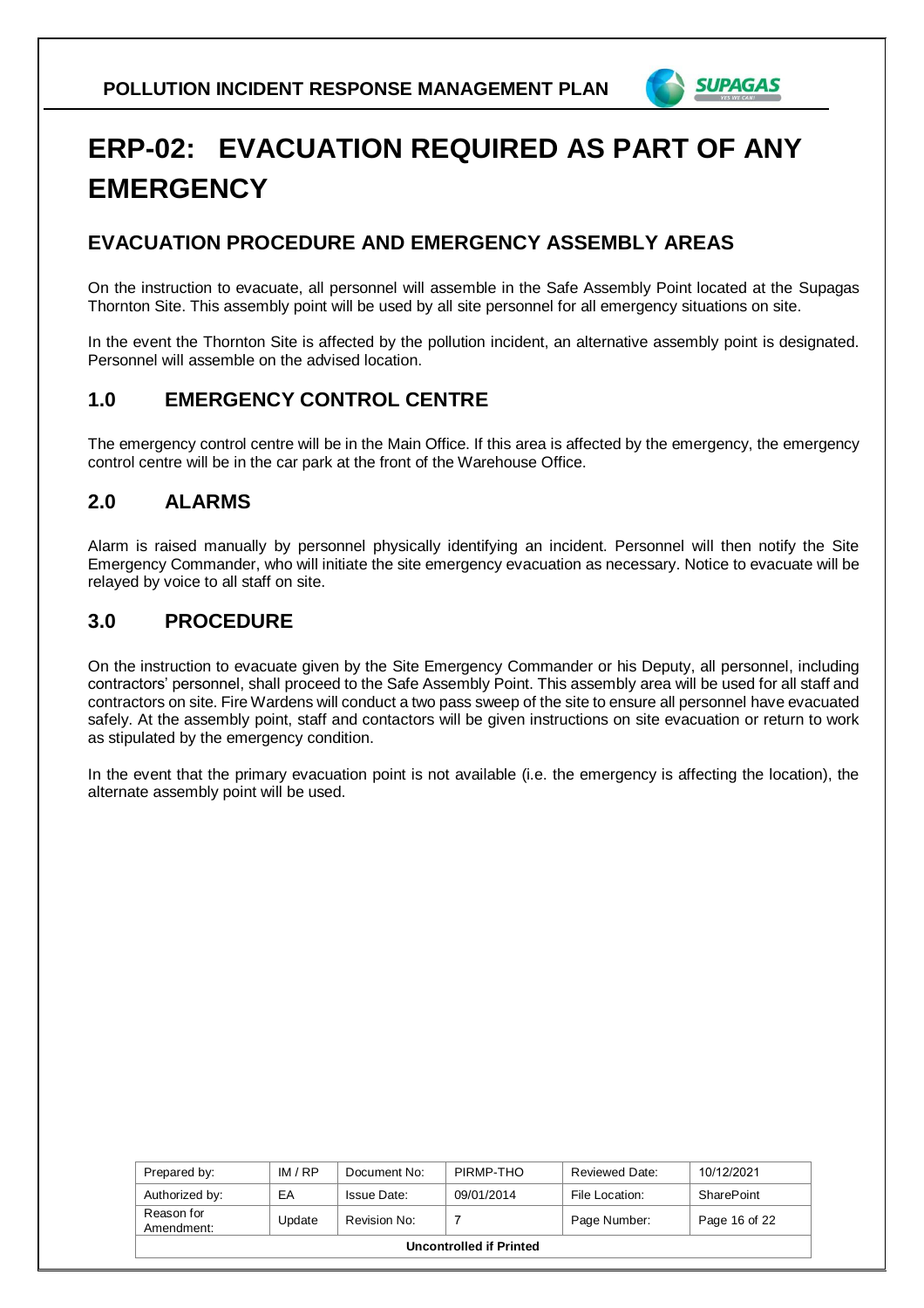

## **8 TERMINATING AN EMERGENCY**

When the Emergency Services Commander's role is complete, he/she will hand back control to the Site Emergency Commander.

The Site Emergency Commander should carefully consider the overall situation and review the following

- Re-organisation of staff
- Re-construction of damaged equipment
- Clean-up , safe storage and disposal of all contaminated material
- Complete relevant paperwork
- Review of incident and procedures to see if procedures are correct.

| Prepared by:             | IM/RP  | Document No: | PIRMP-THO  | Reviewed Date: | 10/12/2021    |
|--------------------------|--------|--------------|------------|----------------|---------------|
| Authorized by:           | EA     | Issue Date:  | 09/01/2014 | File Location: | SharePoint    |
| Reason for<br>Amendment: | Update | Revision No: |            | Page Number:   | Page 17 of 22 |
| Uncontrolled if Printed  |        |              |            |                |               |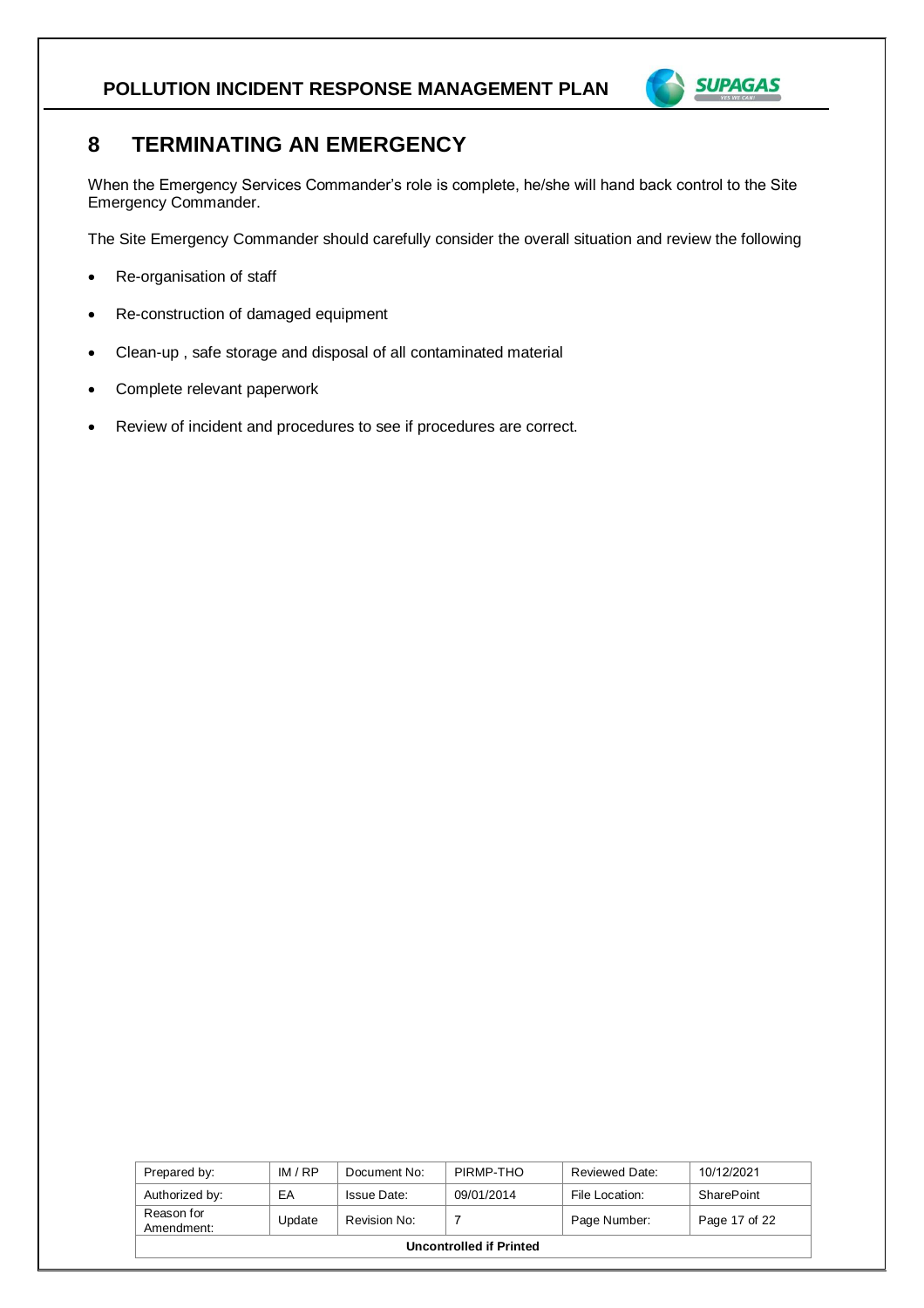

## **9 TRAINING**

On occupation of the site, general training in emergency preparedness shall be provided to all Supagas Employees on the following subjects as a minimum:

- Definition and types of pollution incidents
- Emergency facilities, their function, location and how to use them
- Means of communication and the location of communication facilities
- Actions in case of emergency; and
- Evacuation procedures.

Specific training shall be provided to the appropriate staff on:

- First aid
- Pollution incident management
- Supagas spill containment and clean up equipment.

The training shall be provided to all new employees at the start of their employment as part of their Induction training.

Retraining shall be provided annually.

Simulated pollution incidents shall be carried out annually.

The PIRMP shall be evaluated by simulated pollution incidents. The simulated pollution incidents shall be performed annually.

Complete records of this training shall be maintained for all workplace participants.

| Prepared by:                   | IM/RP  | Document No: | PIRMP-THO  | Reviewed Date: | 10/12/2021    |
|--------------------------------|--------|--------------|------------|----------------|---------------|
| Authorized by:                 | EA     | Issue Date:  | 09/01/2014 | File Location: | SharePoint    |
| Reason for<br>Amendment:       | Update | Revision No: |            | Page Number:   | Page 18 of 22 |
| <b>Uncontrolled if Printed</b> |        |              |            |                |               |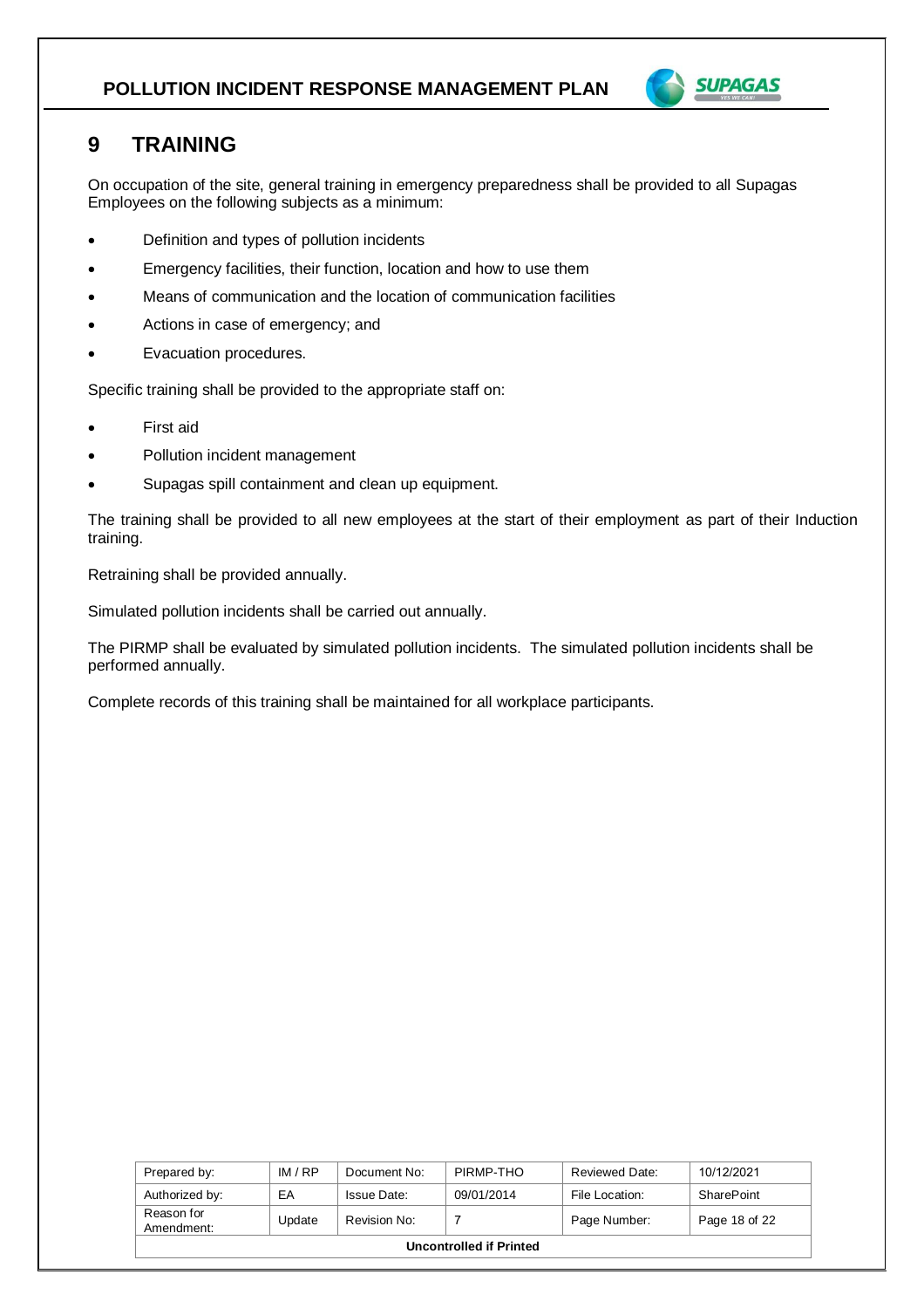

## **10 ADMINISTRATION**

#### **10.1 Action with Emergency Services**

The Site Emergency Commander will invoke the provisions of the appropriate emergency plan. The site will ensure that the following occurs:

- Company Site Emergency Commander to assist the Emergency Services Commander whenever possible.
- All company personnel to assist the local Site Emergency Commander whenever possible.
- All safety, emergency and firefighting equipment to be made available to emergency services.
- Any documents to be made available to emergency services (eg. SDS)
- All entrances are cleared for emergency vehicles access.
- All access doors cleared for emergency services access.

#### **10.2 Public Relations**

Supagas personnel are **NOT** to speak to the media unless authorised by the Managing Director.

Any press releases issued to the media will be done so through the Managing Director and are to contain the following information.

- Description of the nature of the emergency;
- The corrective action taken and its effectiveness;
- When the emergency is expected to be over;
- The investigative action that will or has been taken;
- Any assistance that can be given by the media.

#### **NOTE: ONLY THE FACTS SHOULD BE STATED**

#### **10.3 Statutory Investigation**

There may be a statutory investigation into any emergency depending on the requirements in the various regulations.

A coronial inquiry may be held in the case of fire and will be held in the case of fatalities:

• Investigating authorities will be:

Police Fire Brigade WorkCover authority EPA Department of Infrastructure, Planning and Natural Resources (DIPNR) Major Hazards Branch.

• The Site Emergency Commander is to ensure no movement of any evidence apart from that necessary to control the emergency.

• The Emergency Service Commander will nominate a senior police officer to take charge of any situation which may later become subject to a coronial inquiry.

| Prepared by:             | IM/RP  | Document No: | PIRMP-THO  | Reviewed Date: | 10/12/2021    |
|--------------------------|--------|--------------|------------|----------------|---------------|
| Authorized by:           | ЕA     | Issue Date:  | 09/01/2014 | File Location: | SharePoint    |
| Reason for<br>Amendment: | Update | Revision No: |            | Page Number:   | Page 19 of 22 |
| Uncontrolled if Printed  |        |              |            |                |               |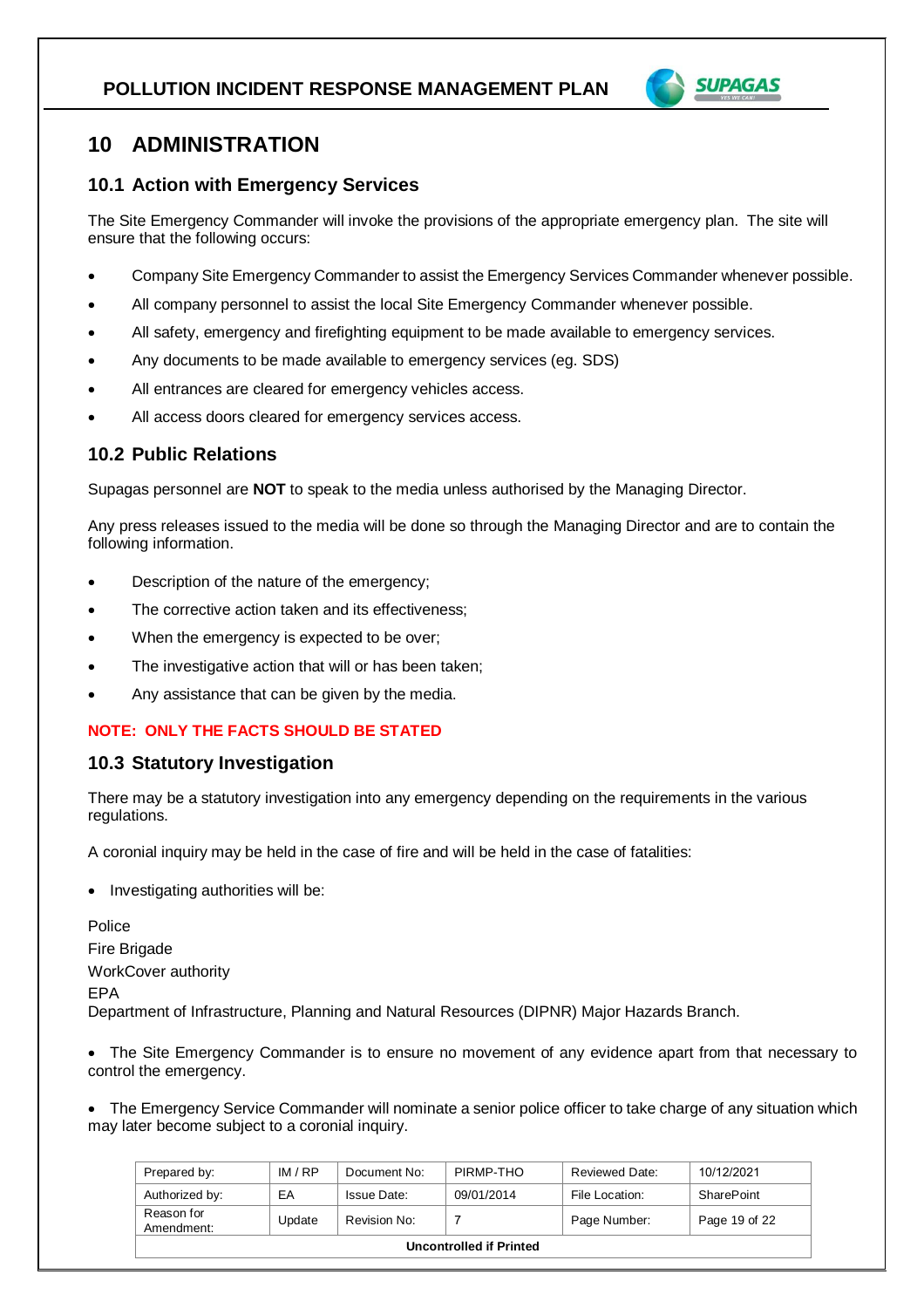

#### **10.4 Reports**

#### **10.4.1 Incident Reports**

As soon as possible after the emergency a full written report on the incident must be compiled. This will be reviewed by the Branch Manager, and the Managing Director, and passed to the appropriate authorities within 28 days of the incident.

The report must cover in detail the following items:

- Objects of the report
- **Summary**
- **Conclusions**
- **Recommendations**
- Remedial Action Report

#### **10.4.2 Incident Follow-Up**

A review will be conducted within 28 days of the emergency in relation to the effectiveness of the PIRMP. Areas of ineffectiveness or inefficiency will be noted and the PIRMP modified to reflect the required actions. The modifications will be tested at the ensuing drills.

#### **10.4.3 Review and Revision of the Emergency Response Plan**

In addition to review and revision arising from real emergency situations and training exercises, the PIRMP shall be subjected to a periodical review. This review shall be carried out annually to ensure that the Plan is up-todate, effective and in line with changing community standards.

| Prepared by:                   | IM/RP  | Document No: | PIRMP-THO  | Reviewed Date: | 10/12/2021    |
|--------------------------------|--------|--------------|------------|----------------|---------------|
| Authorized by:                 | EA     | Issue Date:  | 09/01/2014 | File Location: | SharePoint    |
| Reason for<br>Amendment:       | Update | Revision No: |            | Page Number:   | Page 20 of 22 |
| <b>Uncontrolled if Printed</b> |        |              |            |                |               |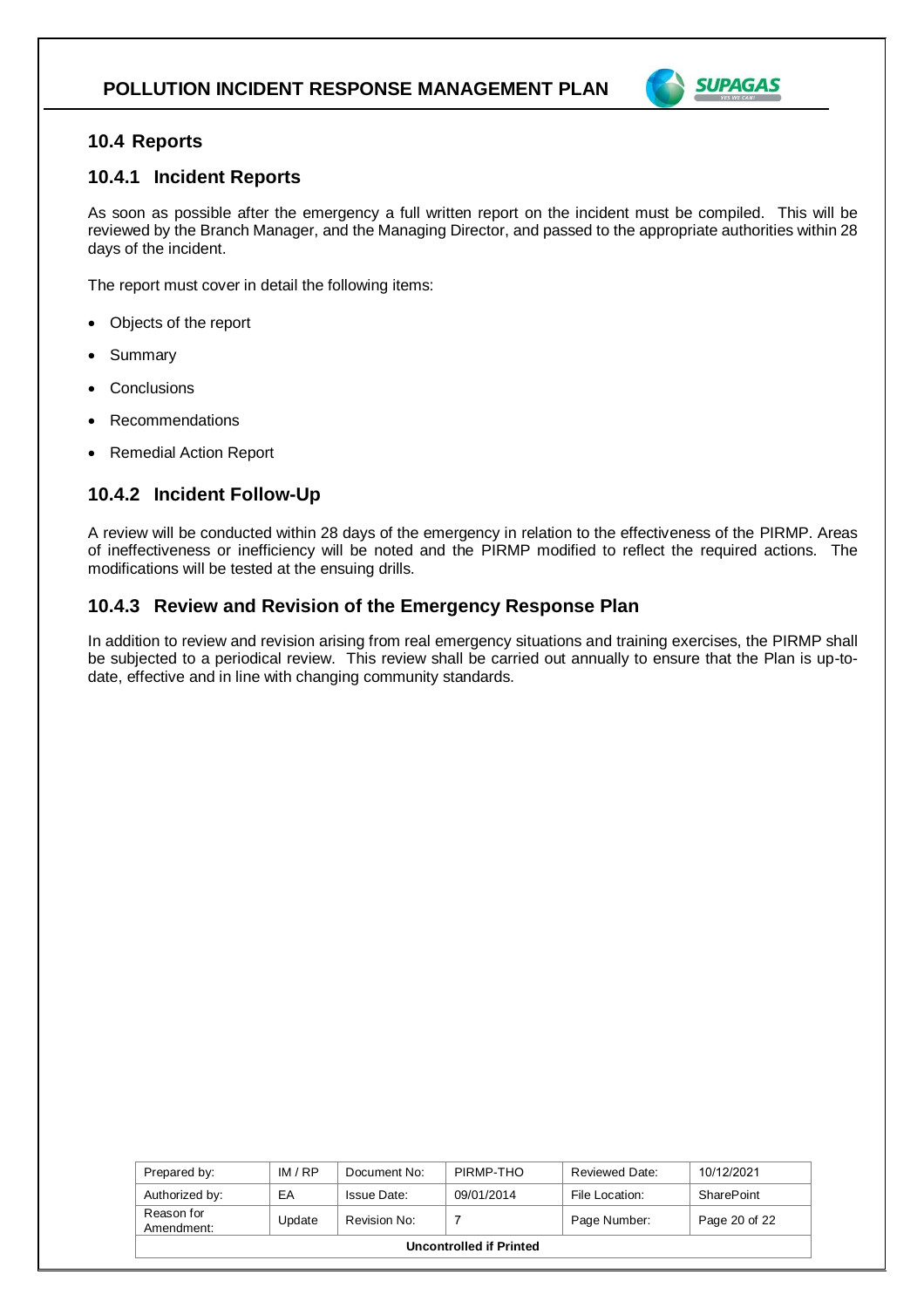

## **APPENDIX A**

## **EMERGENCY CONTACT NUMBERS**

#### **Contact Details of Relevant Authorities**

If a pollution incident should occur, **all** relevant authorities need to be contacted. Contact details for each of the relevant authorities are listed below:

| EPA                     | 131 555      |
|-------------------------|--------------|
| Workcover               | 13 10 50     |
| Fire and Rescue         | 1300 729 579 |
| Ministry of Health      | 9391 9000    |
| <b>Hunter Water</b>     | 1300 657 000 |
| <b>Maitland Council</b> | 4934 9700    |
|                         |              |

## **SITE EMERGENCY COMMANDER**

**Dylan Skee Mobile: 0411 591 028**

#### **Communicating with neighbours and local community**

In the event of a pollution incident, anyone that may be affected must be notified immediately. This may include neighbouring business as well as people downstream of the stormwater outlets. The table below is a list of those that may require notification:

| <b>Business Name</b>     | Location in respect to site | Contact number |
|--------------------------|-----------------------------|----------------|
| Novocastrian Scaffolding | East – 4 Glenwood Dr        | 02 4028 6858   |
| MacDonald Jones          | North – 9B Huntingdale Dr   | 02 4918 2200   |
| Hunter Buses             | West – 6 Glenwood Dr        | 02 4935 7200   |

| Prepared by:                   | IM/RP  | Document No: | PIRMP-THO  | Reviewed Date: | 10/12/2021    |  |  |  |
|--------------------------------|--------|--------------|------------|----------------|---------------|--|--|--|
| Authorized by:                 | EA     | Issue Date:  | 09/01/2014 | File Location: | SharePoint    |  |  |  |
| Reason for<br>Amendment:       | Update | Revision No: |            | Page Number:   | Page 21 of 22 |  |  |  |
| <b>Uncontrolled if Printed</b> |        |              |            |                |               |  |  |  |